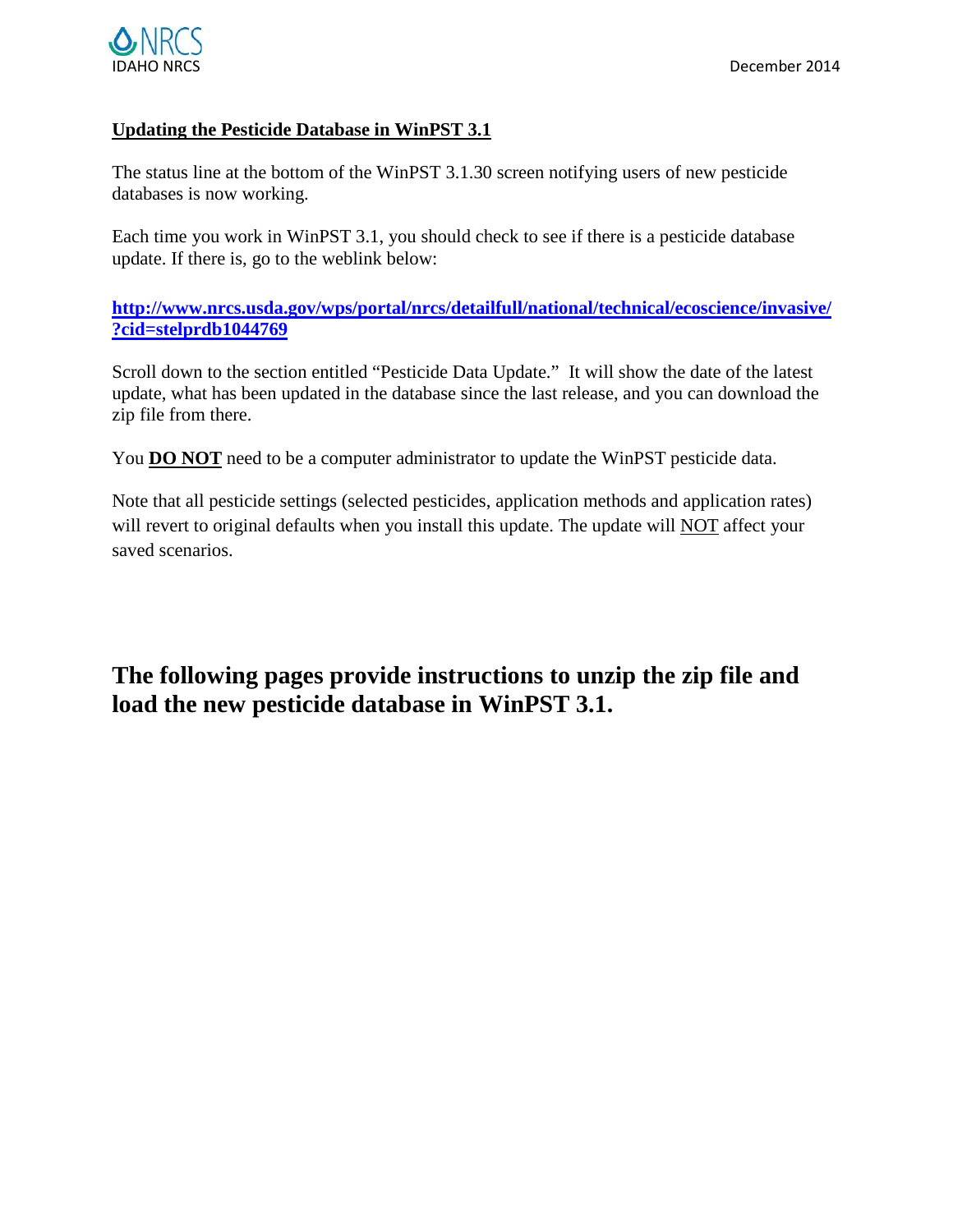WIN-PST 3.1 – Update Pesticide Data

In Windows Pesticide Screening Tool (WIN-PST), go to **Help**, **Database Information**, **WIN-PST Main database** to see the Main database Pesticide Version Information as shown in the example below:

| <b>WIN-PST 3.1 Message</b>                                                                                                                                                                                               |  |
|--------------------------------------------------------------------------------------------------------------------------------------------------------------------------------------------------------------------------|--|
| <b>WIN-PST Main Database Information</b>                                                                                                                                                                                 |  |
| Name: WinPst31.mdb<br>Location: C:\Program Files\USDA\WIN-PST 3.1<br>Size: 17.00 MB<br>Created: 6/20/2008 12:08:36 PM<br><b>Pesticides Version Information</b><br><b>Data version:</b> Template version 3.1; data update |  |
| <b>Pest Properties: 05/09/2008</b><br>Humantox: 05/09/2008<br>Fishtox: 05/09/2008<br>EPA 01/28/2008<br>Registration:                                                                                                     |  |
| Πk<br>Help                                                                                                                                                                                                               |  |

Pesticide database updates for the Windows Pesticide Screening Tool database can be downloaded from the USDA/NRCS WIN-PST web page.

The downloadable file is in zip format and can be unzipped using WinZip or an equivalent application. The examples below use a temporary directory location of C:\Work and a 'WIN-PST 3.1 Pesticide Update 9-26-09.zip' file.

## **Step 1 – Download the pesticides update zip file**

The example below shows the 'WIN-PST 3.1 Pesticide Update 9-26-09.zip' file downloaded into the C:\Work directory:

| C: Work                                                                                                                                                                                       |        |                                          |          |
|-----------------------------------------------------------------------------------------------------------------------------------------------------------------------------------------------|--------|------------------------------------------|----------|
| File<br>Edit<br>View<br>Favorites                                                                                                                                                             | Tools  | Help                                     |          |
| Back +                                                                                                                                                                                        | Search | $\mathbf{m}$ .<br>Folders                |          |
| Address<br>C:\Work                                                                                                                                                                            |        |                                          |          |
| Folders                                                                                                                                                                                       | ×      | Name -                                   | Size     |
| ß<br>Desktop<br>My Documents<br>$\pm$<br>My Computer<br>$=$<br>$31$ 3 <sup>1</sup> / <sub>2</sub> Floppy (A:)<br>田<br>Local Disk (C:)<br>ا=ا<br><b>Work</b><br>Œ<br>XP<br>DVD Drive (D:)<br>Œ | ≣      | WIN-PST 3.1 Pesticide Update 9-26-09.zip | 2,566 KB |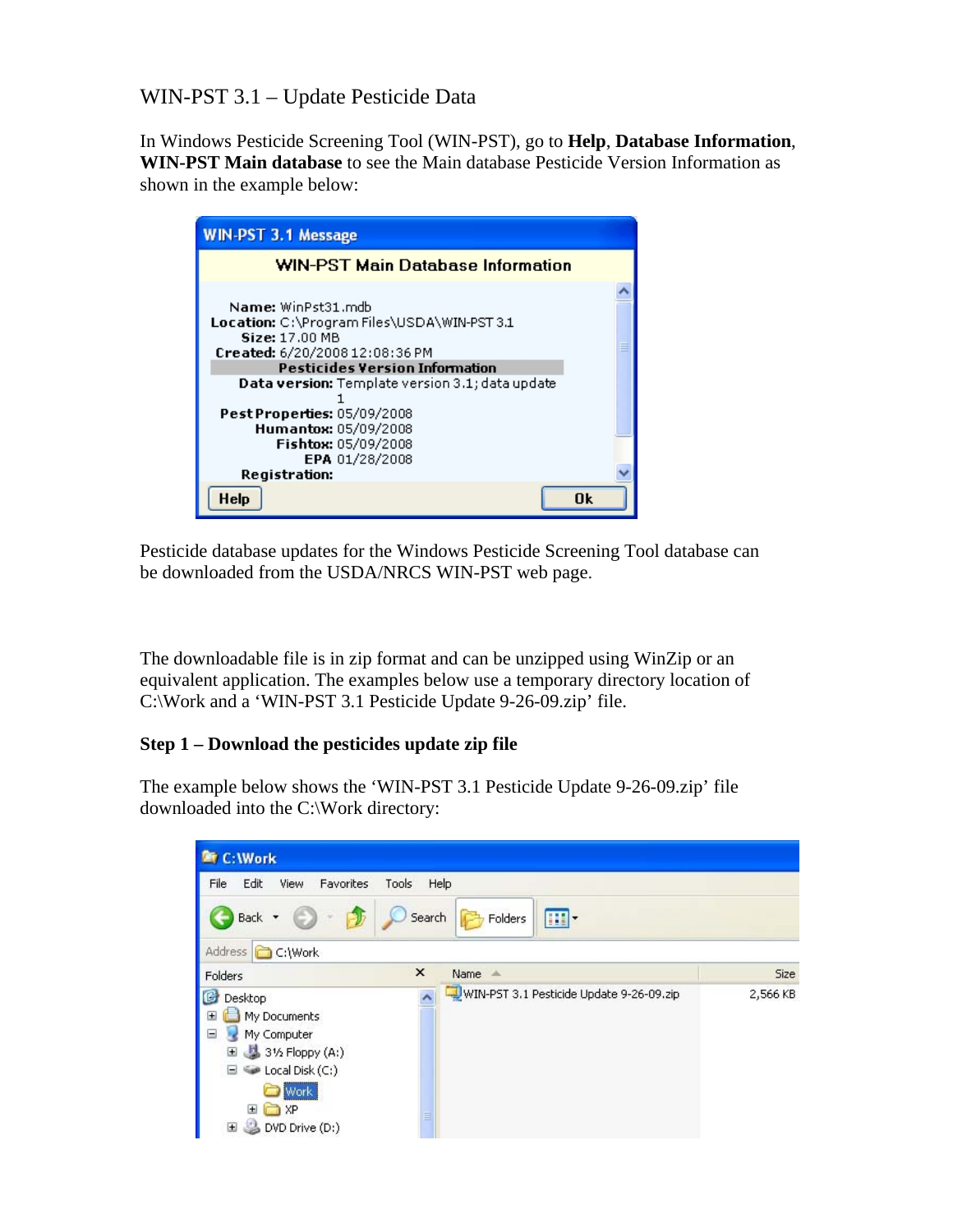# **Step 2 – Unzip**

Use WinZip or an equivalent application to unzip the downloaded file into the C:\Work directory.

The example below show the unzipped 'WinPstUpdPest.mdb' file in the C:\Work directory:



The WinPstUpdPest.mdb file is an Access database containing updated pesticides data. See the Update Pesticides topic in WIN-PST Help for more information.

## **Step 3 – Run WIN-PST Update Pesticides**

In WIN-PST, go to **Tools**, **Update Pesticides** to see the following example screen:

| Update Pesticides                                 |              |
|---------------------------------------------------|--------------|
| <b>WIN-PST Update Pesticides Process</b>          |              |
| Locate the downloaded WinPstUpdPest.mdb file.     |              |
| Click the Help button for additional information. |              |
| VVIN-PST Update Pesticides database file          |              |
| Database                                          |              |
| Size<br>Last updated<br><b>Status</b>             |              |
| Help<br>Proceed                                   | <b>Close</b> |
| Status:<br>Ready                                  |              |

On the right-side of the Database, click on the '**…**' selector box to locate the downloaded 'WinPstUpdPest.mdb' file.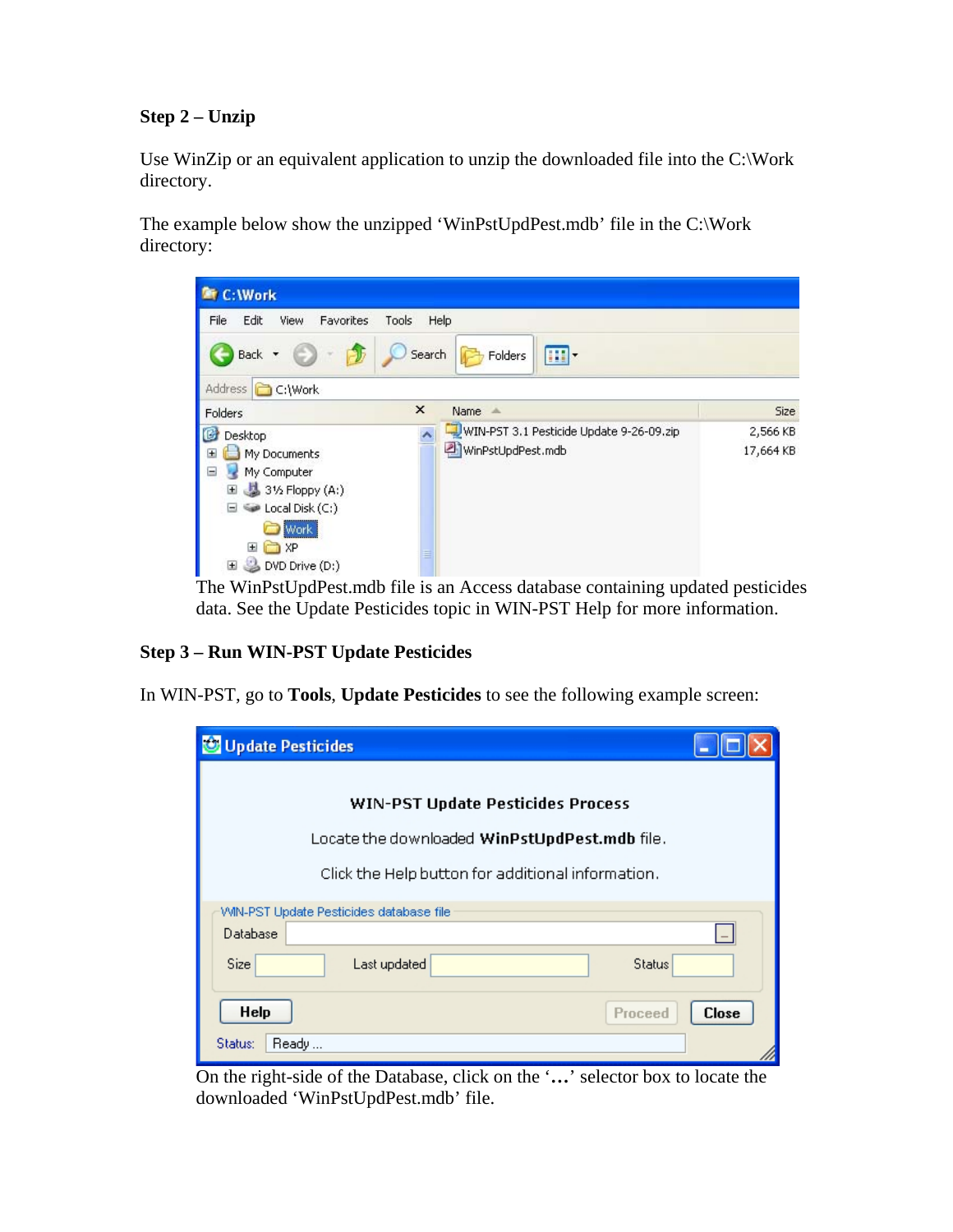| The following example screen will display: |  |  |  |  |
|--------------------------------------------|--|--|--|--|
|--------------------------------------------|--|--|--|--|

|                        |                   | <b>WIN-PST Update Pesticides Access database file</b> |   |                 |   |        |
|------------------------|-------------------|-------------------------------------------------------|---|-----------------|---|--------|
| Look in:               | Work              |                                                       | v | $O$ $D$ $P$ $E$ |   |        |
| My Recent<br>Documents | WinPstUpdPest.mdb |                                                       |   |                 |   |        |
| Desktop                |                   |                                                       |   |                 |   |        |
| My Documents           |                   |                                                       |   |                 |   |        |
| My Computer            |                   |                                                       |   |                 |   |        |
|                        | File name:        | WinPstUpdPest.mdb                                     |   |                 | v | Open   |
| My Network             | Files of type:    | Access database (".mdb)                               |   |                 | v | Cancel |

Change the **Look in:** location to find the 'WinPstUpdPest.mdb' (in the example above the location is C:\Work).

Select the 'WinPstUpdPest.mdb' into **File name:**. Click the **Open** button to proceed.

| Update Pesticides                                                                                                                           |              |  |  |  |
|---------------------------------------------------------------------------------------------------------------------------------------------|--------------|--|--|--|
| <b>WIN-PST Update Pesticides Process</b>                                                                                                    |              |  |  |  |
| Locate the downloaded WinPstUpdPest.mdb file.                                                                                               |              |  |  |  |
| Click the Help button for additional information.                                                                                           |              |  |  |  |
| WIN-PST Update Pesticides database file                                                                                                     |              |  |  |  |
| Database C:WorkWVinPstUpdPest.mdb                                                                                                           |              |  |  |  |
| Size:<br>Last updated<br><b>Status</b><br>18.09 MB<br>10/14/2009 4:28:44 PM                                                                 | ОК           |  |  |  |
| Help<br>Proceed                                                                                                                             | <b>Close</b> |  |  |  |
| Click Proceed to begin the Update Pesticides process.<br>Status:<br>Cliente be <b>Dreased</b> button to begin the Undete Destinides process |              |  |  |  |

Click the **Proceed** button to begin the Update Pesticides process.

The following example screen will display when the process has completed: